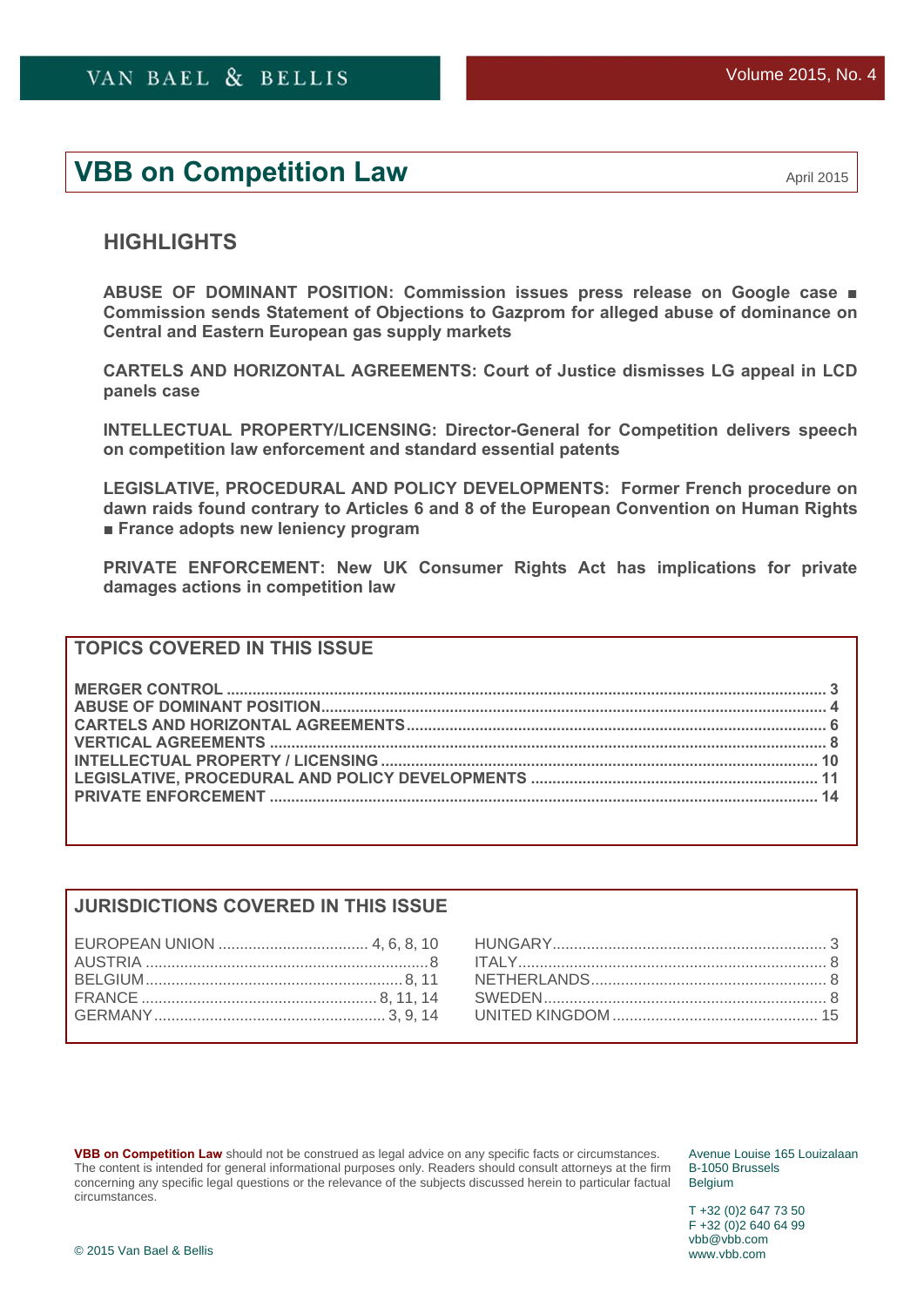# **TABLE OF CONTENTS**

| German Federal Cartel Office prohibits takeover of<br>Kaiser's Tengelmann outlets by competing food                                          |
|----------------------------------------------------------------------------------------------------------------------------------------------|
| Hungarian Competition Authority fines Mediaworks<br>and Népszabadság for failure to notify3                                                  |
| ABUSE OF DOMINANT POSITION4                                                                                                                  |
|                                                                                                                                              |
| Commission issues press release on Google case 4                                                                                             |
| Commission sends Statement of Objections to<br>Gazprom for alleged abuse of dominance on Central<br>and Eastern European gas supply markets5 |
| <b>CARTELS AND HORIZONTAL AGREEMENTS 6</b>                                                                                                   |
|                                                                                                                                              |
| Court of Justice dismisses LG appeal in LCD panels                                                                                           |
|                                                                                                                                              |
|                                                                                                                                              |
|                                                                                                                                              |
| Belgian Competition Authority dismisses Spira's<br>appeal against its decision to close De Beers case  8                                     |
|                                                                                                                                              |
| <b>INTELLECTUAL PROPERTY / LICENSING 10</b>                                                                                                  |
|                                                                                                                                              |
| Director-General for Competition delivers speech on<br>competition law enforcement and standard essential                                    |
| LEGISLATIVE, PROCEDURAL AND POLICY                                                                                                           |
|                                                                                                                                              |

| Former French procedure on dawn raids found<br>contrary to Articles 6 and 8 of the European      |
|--------------------------------------------------------------------------------------------------|
|                                                                                                  |
|                                                                                                  |
|                                                                                                  |
| French Court sentences two companies to pay<br>damages following a commitment decision14         |
| Higher Regional Court of Düsseldorf upholds<br>judgment rejecting cartel damages claim against   |
| New UK Consumer Rights Act has implications for<br>private damages actions in competition law 15 |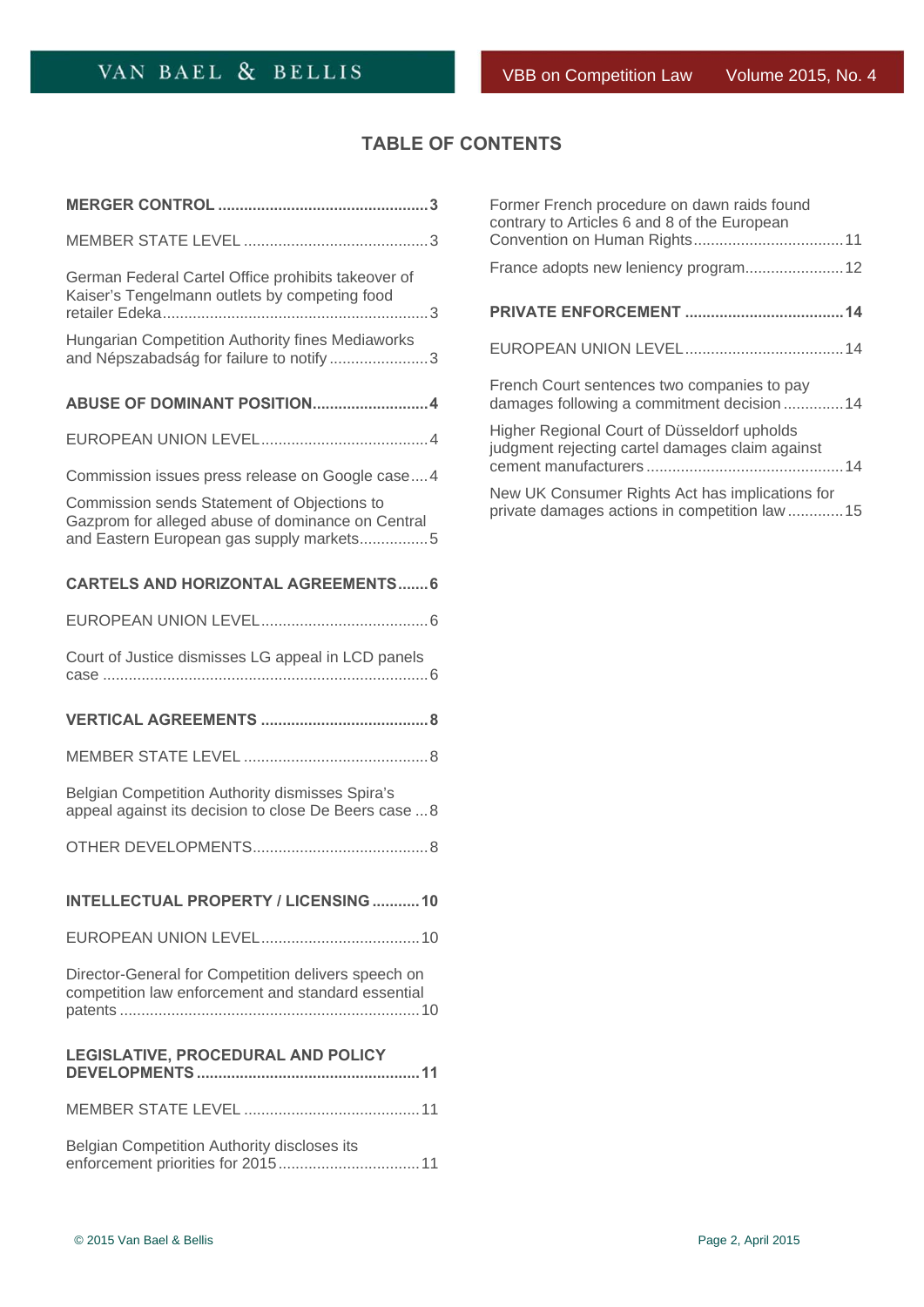# <span id="page-2-0"></span>**MERGER CONTROL**

MEMBER STATE LEVEL

### GERMANY

### **German Federal Cartel Office prohibits takeover of Kaiser's Tengelmann outlets by competing food retailer Edeka**

On 1 April 2015, the German Federal Cartel Office ("FCO") announced it had prohibited the proposed takeover of Kaiser's Tengelmann food retail outlets by competing supermarket Edeka.

Both parties are full-service supermarkets active in the food retail sector, which is highly concentrated and has already been the subject of a sector inquiry by the FCO (see VBB on Competition Law, Volume 2014, No. 9). Edeka belongs to the leading group of retailers, together with REWE, the Schwarz group (with its Lidl and Kaufland outlets), and Aldi. For Kaiser's Tengelmann, their outlets have market shares of 10–30% in regionally-defined markets.

The FCO found that the merger would have worsened market conditions for consumers in a number of highly-concentrated regional and municipal-level markets. The concentration would also have raised significant competition concerns on the demand side of the market, as manufacturers of branded products would have lost an important group of retailers, and the buyer power of the leading group of retailers – which is already high – would have been further strengthened.

The parties offered commitments to carve out around 100 outlets in Berlin and Bavaria. However, the FCO considered that the particular outlets proposed as carve-outs were those where: (i) the divestitures would have hardly reduced the market share increase; or (ii) there were no competition concerns from the acquisition of the outlet. In some cases, outlets subject to the commitments were already closed or about to be closed.

The FCO stated that conditional clearance would have been possible if the major part of the three regional distribution networks of Kaiser's Tengelmann outlets had been sold to one or two

independent competitors, at least in the critical regional sales markets where concerns were<br>raised. However. the FCO said that its However, the FCO said that its suggestions were not further pursued by the parties, and the FCO thus ruled that the proposed commitments did not remedy its competition concerns.

#### HUNGARY

### **Hungarian Competition Authority fines Mediaworks and Népszabadság for failure to notify**

The Hungarian Competition Authority ("HCA") recently published its decision, issued on 26 November 2014, fining Mediaworks and Népszabadság, two media and publishing companies, for failing to notify the change in the nature of their joint control over MEV and its subsidiary MédiaLOG, a print media distribution company.

MédiaLOG is a subsidiary of MEV, in which Mediaworks and Népszabadság hold a 70% share, while print media company Sanoma holds the remaining 30%. Sanoma had previously held veto rights which the HCA considered had effectively granted it joint control with Mediaworks and Népszabadság. However, due to a change in MEV's articles of association in 2012, the HCA was of the view that Sanoma lost its veto rights and, consequently, that Mediaworks and Népszabadság were obliged to notify their new acquisition of joint control over MFV and Médial OG.

The HCA therefore imposed a fine of HUF 81.25 million (approximately € 267,000).

In addition, the HCA determined that the concentration had vertical effects on the market for the distribution of national and regional newspapers. Consequently, the HCA imposed commitments on the parties to ensure the nondiscriminatory provision of services by MédiaLOG with respect to this market.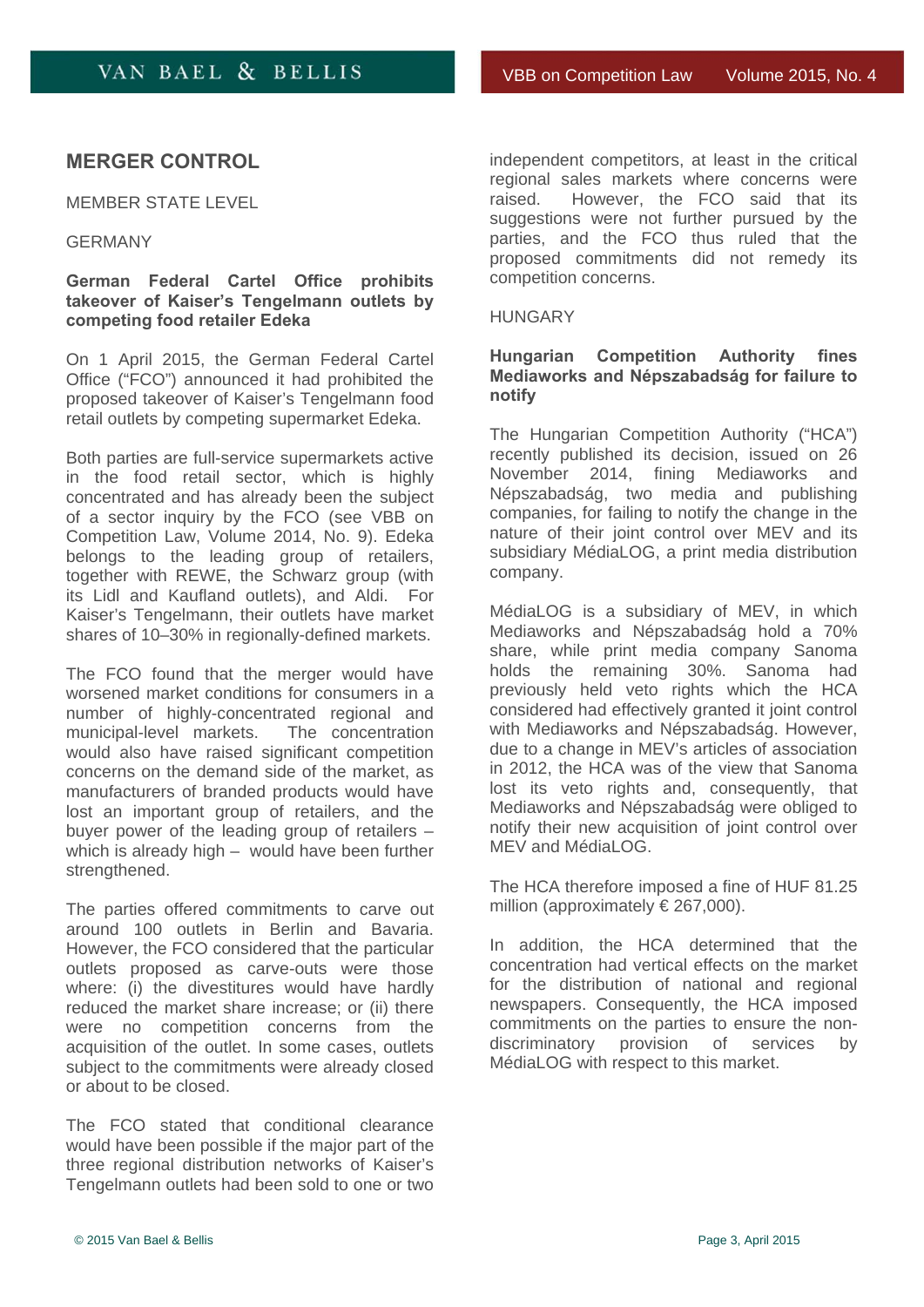# <span id="page-3-0"></span>**ABUSE OF DOMINANT POSITION**

EUROPEAN UNION LEVEL

#### **Commission issues press release on Google case**

In a press release issued on 15 April 2015, the European Commission addressed the following issues regarding the Google case:

- **first, the Commission announced that it sent** a Statement of Objections ("SO") to Google for an alleged abuse of a dominant position in the markets for general internet search services in the EEA by way of systematically favouring its own comparison shopping product in its general search results on the web;
- second, the Commission announced that it formally opened an investigation relating to the mobile operating system Android to determine whether Google has entered into anti-competitive agreements or abused a dominant position in the area of operating systems, applications and services for smart mobile devices; and
- **third, the Commission announced that it** continues to investigate other Google practices, including the favourable treatment by Google of other specialised search services in its general search results, the copying of rivals' web content, advertising exclusivity and "undue restrictions" on advertisers.

The Commission initially launched an antitrust investigation into four potential abuses by Google in November 2010. In May 2012, the Commission invited Google to submit remedies to address its concerns (see VBB on Competition Law, Volume 2012, No. 5). As a result, during 2013 and 2014, Google submitted several commitment proposals to address the Commission's concerns (see, e.g., VBB on Competition Law, Volume 2013, No. 4). Interestingly, in February 2014, following improved commitments proposed by Google, then Competition Commissioner Almunia announced that such commitments were indeed

capable of addressing the Commission's concerns and it was therefore moving towards a decision based on these commitments (see VBB on Competition Law, Volume 2014, No. 2). In response to vocal industry criticism, however, the Commission ultimately did not conclude that those commitments were sufficient.

In a fact sheet published on the same date, the Commission provided further information on its SO, stating that it has preliminarily concluded that Google had systematically given favourable treatment to its own comparison shopping product ("Google Shopping") in its general search results pages. By way of example, Google allegedly shows Google Shopping more predominantly on the screen, and does not apply to it the system of penalties that Google applies to other competing products, which can have the effect of lowering the rank in which those products appear in Google's search result pages. The Commission noted that Google's first comparison shopping site, Froogle, did not benefit from the same favourable treatment and performed poorly, suggesting that the higher rate of growth for Google Shopping is the result of favourable treatment.

Google has apparently been given an initial deadline of 10 weeks to reply to the SO and request a hearing.

In a separate fact sheet issued on the same date regarding the opening of proceedings against Android, the Commission explained that it intends to investigate the following three allegations:

- whether Google has hindered the development and market access of rival mobile applications or services by requiring or incentivising smartphone and tablet manufacturers to exclusively pre-install Google's own applications or services;
- whether Google has prevented smartphone and tablet manufacturers who wish to preinstall Google's own applications or services from developing and marketing, on other devices, modified and potentially competing versions of Android; and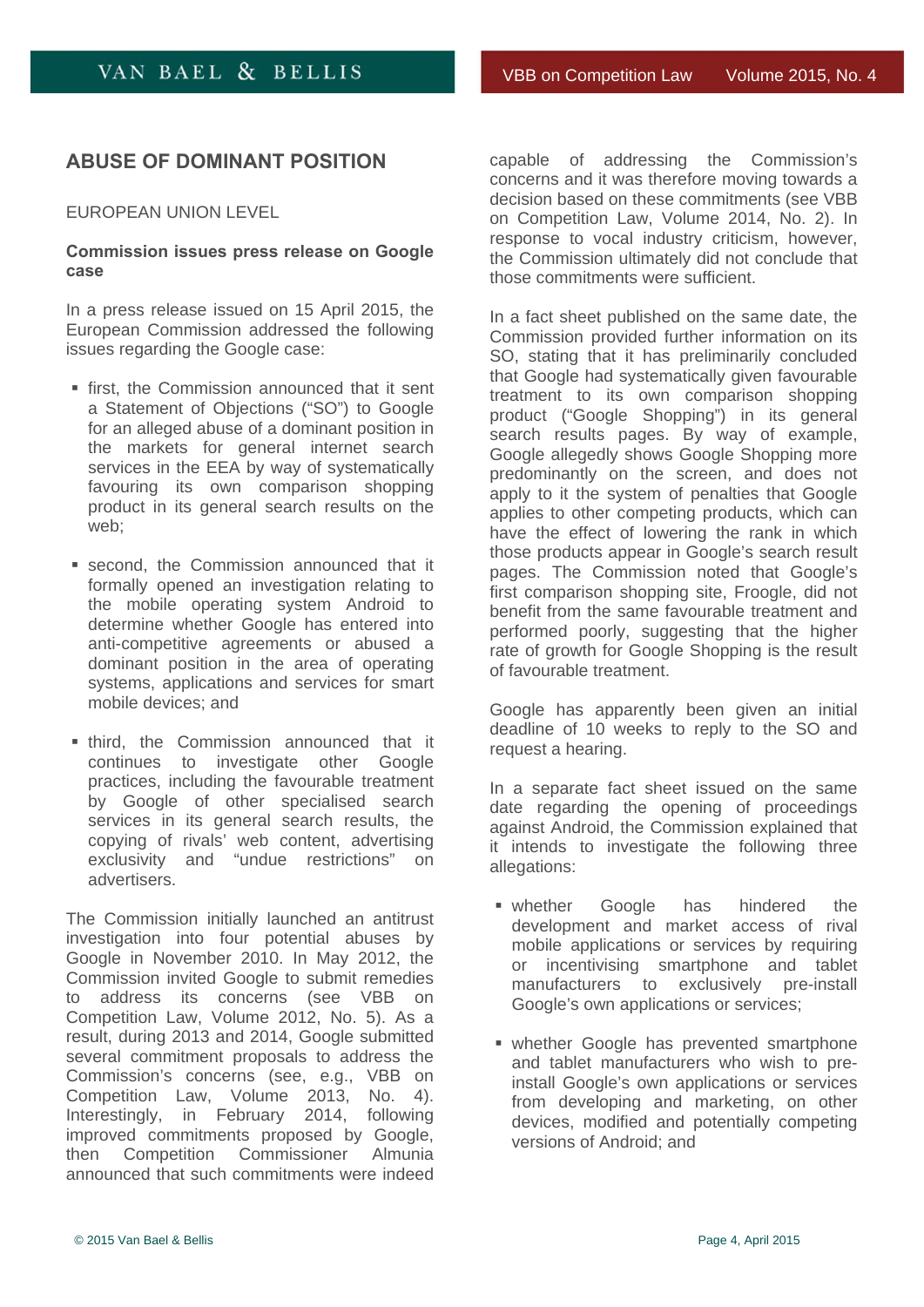<span id="page-4-0"></span>**whether Google has hindered the** development and market access of rival applications and services by tying or bundling several of its applications and services together.

### **Commission sends Statement of Objections to Gazprom for alleged abuse of dominance on Central and Eastern European gas supply markets**

On 22 April 2015, the European Commission announced that it sent a Statement of Objections ("SO") to Gazprom alleging that it abused its dominant position as the dominant gas supplier in eight Member States (Bulgaria, the Czech Republic, Estonia, Hungary, Latvia, Lithuania, Poland and Slovakia), where it holds market shares "well above 50% and in some cases up to 100%". The Commission has expressed concerns that Gazprom may be abusing this dominant position by: (i) pursuing an overall strategy to partition Central and Eastern European gas markets; (ii) charging unfair prices; and (iii) making the supply of gas dependent on obtaining unrelated commitments from wholesalers concerning gas transport infrastructure.

More specifically, the Commission has taken the preliminary view that the following conduct may constitute an abuse of dominance under Article 102 TFEU:

- hindering cross-border gas sales in Bulgaria, the Czech Republic, Estonia, Hungary, Latvia, Lithuania, Poland and Slovakia by explicitly prohibiting the export of gas, stipulating that the customer must use the purchased gas in its own country or sell to customers within its country, and in certain circumstances requesting wholesalers to obtain Gazprom's approval for exports or refusing to change the delivery location;
- charging unfair prices in Bulgaria, Estonia, Latvia, Lithuania and Poland based on a number of different benchmarks, including Gazprom's costs, prices in different geographic markets or market prices; and

**naking gas supplies in Bulgaria and Poland** conditional on obtaining certain infrastructurerelated commitments from wholesalers.

As the Commission has noted in a fact sheet published on the same date, it has already taken action against a number of EU-based energy companies for engaging in similar practices.

This development follows the opening of proceedings against Gazprom on 31 August 2012 (see VBB on Competition Law, Volume 2012, No. 9). Gazprom has apparently been given an initial deadline of 12 weeks to reply to the SO and request a hearing.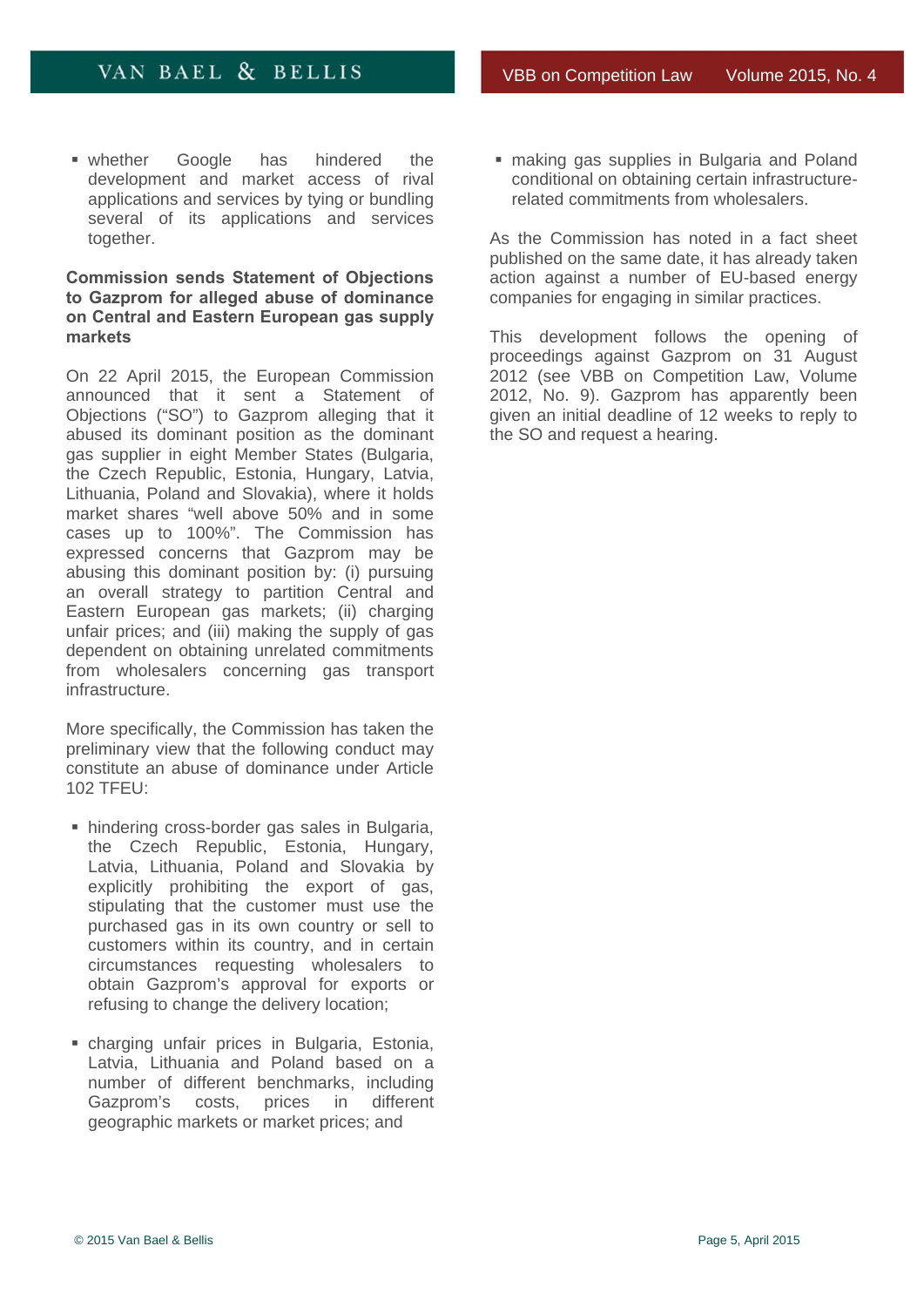# <span id="page-5-0"></span>**CARTELS AND HORIZONTAL AGREEMENTS**

#### EUROPEAN UNION LEVEL

### **Court of Justice dismisses LG appeal in LCD panels case**

On 23 April 2015, the Court of Justice of the European Union ("ECJ") dismissed an appeal lodged by LG Display Co. Ltd and LG Display Taiwan Co. Ltd ("LG") against a General Court ("GC") judgment which upheld, for the most part, the European Commission's 2010 decision in the LCD panels cartel case (see VBB on Competition Law, Volume 2014, No. 2).

In late 2010, the Commission issued its decision finding a cartel among six major international manufacturers of LCD panels, including LG and Samsung, which related to two categories of LCD panels ("cartelised LCD panels") in the form of a single and continuous infringement under Article 101 TFEU and Article 53 of the EEA Agreement, extending from October 2001 to February 2006 (see VBB on Competition Law, Volume 2010, No. 12).

In setting the basic amount of the fine imposed on LG, the Commission relied on point 13 of the 2006 Fining Guidelines and concluded that LG's sales to its parent companies (LGE and Philips) had to be taken into account in calculating the value of the sales of products to which the infringement directly or indirectly related, for the following reasons: (i) the sales of cartelised LCD panels to LG's parent companies were also covered by the discussions between the cartel participants; and (ii) the prices of those sales were influenced by the cartel.

The Commission relied on the Leniency Notice to grant total immunity to Samsung and to reduce the amount of LG's fine by 50%, since the evidence that LG had provided was of significant added value in relation to the evidence already in its possession. Although the Commission had granted LG partial immunity for 2006 because LG provided information which constituted evidence of facts of which the Commission was previously unaware, the Commission refused LG's request for partial

immunity with respect to 2005 because the evidence submitted by Samsung already extended into 2005. The Commission thus imposed on LG a fine of € 215 million.

The GC rejected LG's appeal against the Commission's decision for the most part, although it reduced the fine to  $\epsilon$  210 million, finding that the Commission had erred in taking account of the value of LG's sales for the month of January 2006 when calculating the fine.

In its appeal before the ECJ, LG relied on two grounds. First, it contested the inclusion of the sales of cartelised LCD panels to its parent companies in the value of sales taken into account for the calculation of the fine, since – according to LG – those sales were not affected by the infringement. Second, LG claimed that the refusal by the GC to grant it partial immunity for the year 2005 constituted an error of law; a failure to provide adequate reasoning; and a manifest distortion of the sense of the evidence.

As regards the first ground, the ECJ highlighted that it was undisputed that LG did not form a single undertaking with its parent companies within the meaning of Article 101 TFEU, and therefore that LG's sales to such companies could not be considered internal sales. Referring to its previous case law, the ECJ then held that interpreting point 13 of the 2006 Fining Guidelines as applying only to turnover related to sales established as having been affected by the cartel would be contrary to the goal pursued by that provision, namely adopting a fining amount which reflects both the economic significance of the infringement and the relative size of the undertaking's contribution to it. Accordingly, the ECJ confirmed that the Commission was entitled to take account of LG's sales to its parent companies, irrespective of whether the parents actually paid LG higher prices because of the cartel. The ECJ added that ignoring sales made to third parties, on the ground that the undertaking participating in the infringement has structural links with those third parties, would give an unjustified advantage to such an undertaking, by allowing it to avoid the imposition of a fine proportionate to its importance on the relevant product market.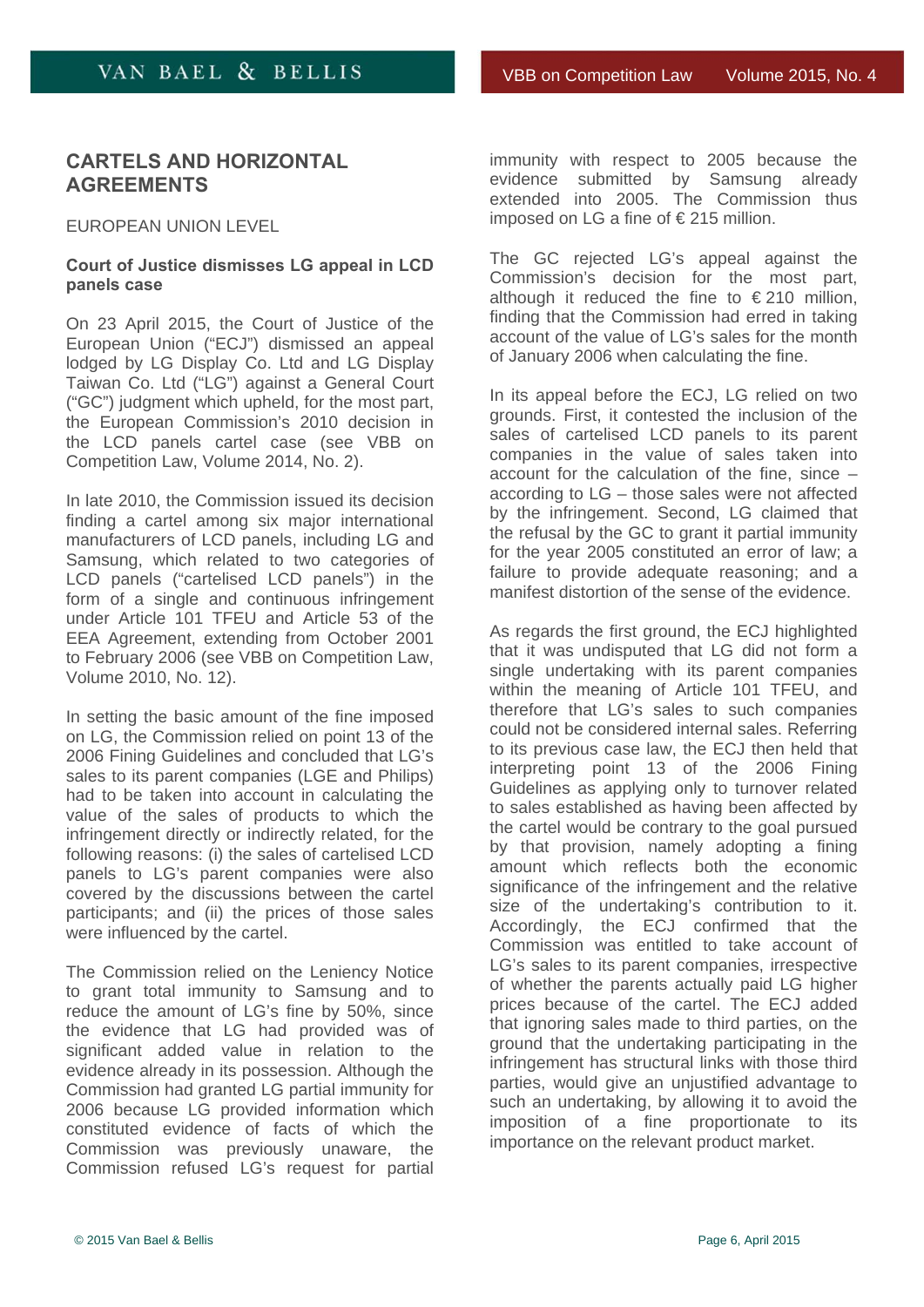As regards the second ground of appeal, LG first claimed that the GC had failed to demonstrate that the information submitted by Samsung in relation to 2005 constituted a sufficient basis for the Commission to establish that the infringement continued throughout 2005. According to LG, the evidence submitted by Samsung was very limited in time and scope and would therefore not have enabled the Commission to investigate and penalise the cartel with respect to the year 2005, while LG's contribution was of much greater value as it related to the entire duration of the infringement until February 2006; the main multilateral meetings; the participants in full; and the various categories of products. However, the ECJ held that the GC's statement that "the Commission knew, because of the evidence provided by Samsung, that bilateral contacts between certain cartel participants had continued in 2005" was sufficient to conclude that the information provided by LG concerned facts not previously unknown to the Commission and to therefore reject the request for partial immunity for the year 2005. According to the ECJ, the GC was thus not required to examine whether the information was such as to enable the Commission to make new findings. The ECJ noted that, although an undertaking providing information to the Commission under the Leniency Notice cannot be certain that it meets the conditions to be granted partial immunity, the Leniency Notice is designed to create a climate of uncertainty within cartels so as to encourage their reporting.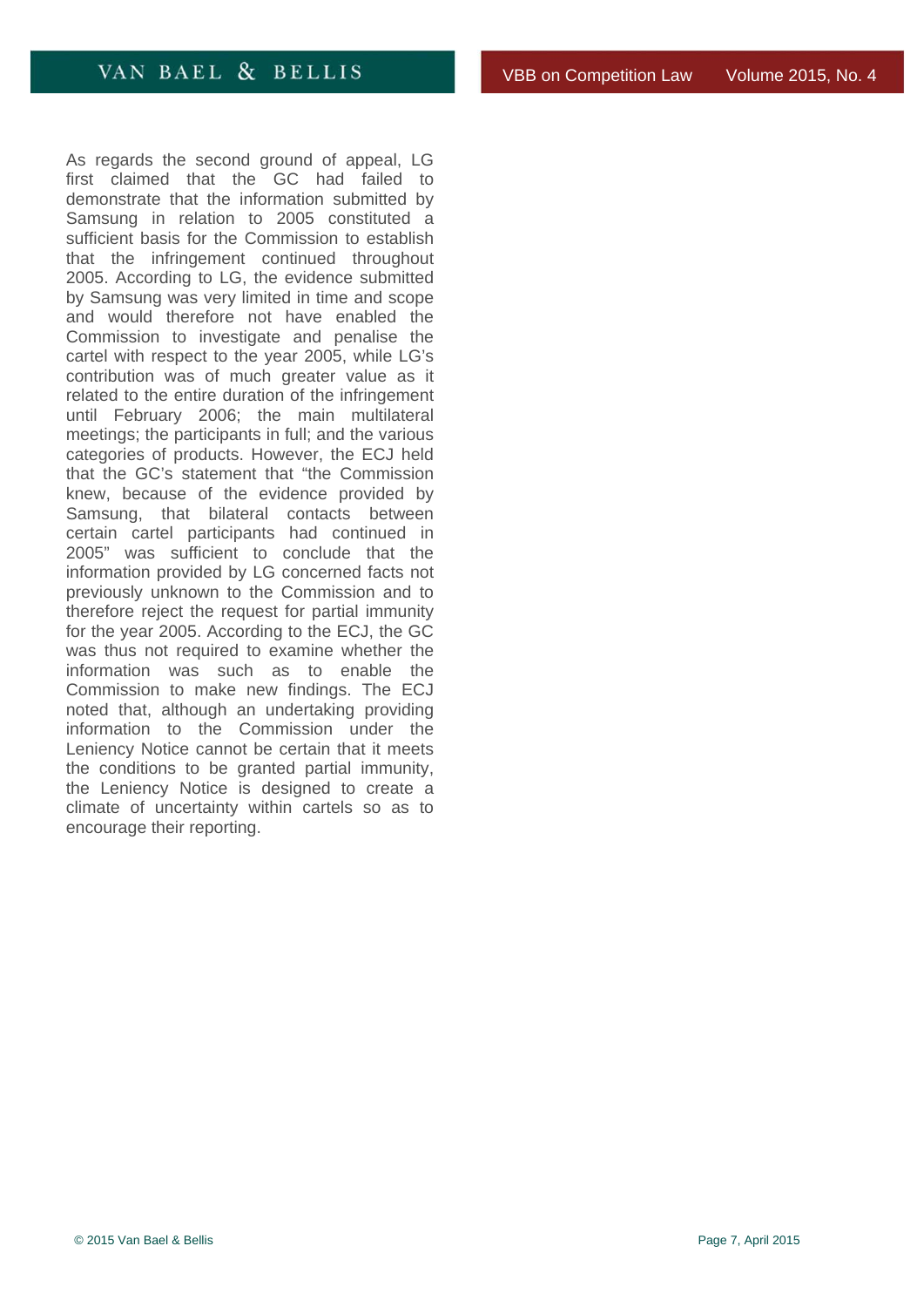# <span id="page-7-0"></span>**VERTICAL AGREEMENTS**

MEMBER STATE LEVEL

#### BELGIUM

### **Belgian Competition Authority dismisses Spira's appeal against its decision to close De Beers case**

On 25 March 2015, the Competition College of the Belgian Competition Authority ("BCA") dismissed Spira's appeal against a decision which rejected Spira's complaint against De Beers' distribution system.

This decision appears to mark the end of a long judicial saga involving Spira BVBA ("Spira"), a Belgian dealer of rough diamonds, and De Beers, the world's leading producer of rough diamonds. Spira contested, both before the European Commission and before the BCA, the decision of De Beers to reorganise its distribution network through the introduction of the Supplier of Choice ("SOC") system. Under the SOC system, Spira was no longer allowed to purchase rough diamonds from De Beers, which Spira considered to infringe Articles 101 and 102 TFEU and the corresponding provisions of Belgian law (current Articles IV.1 and IV.2 of the Code of Economic Law).

However, Spira's complaint before the European Commission was dismissed. Moreover, Spira's action before the General Court against this dismissal also failed (see VBB on Competition Law, Volume 2013, No. 8). Following this judgment, the College of Competition Prosecutors of the BCA reassessed the case and decided, on 15 October 2014, to dismiss Spira's complaint. The College of Competition Prosecutors noted that the European Commission had considered the chances of finding an infringement of competition law to be too low to trigger an investigation and found that the same reasoning should *a fortiori* apply to the BCA, whose resources are more limited than those of the European Commission.

Spira appealed this decision before the Competition College of the BCA, which noted that Spira's complaint before the BCA was

based on arguments identical or similar to those it had raised before the European Commission. The Competition College found that, in the current context of European competition law, it is not only appropriate but even necessary for the College of Competition Prosecutors to give consideration to the assessment made by the European Commission as to the likelihood of finding a competition law infringement. Therefore, the Competition College confirmed the College of Competition Prosecutors' decision to dismiss Spira's complaint.

#### OTHER DEVELOPMENTS

AUSTRIA: According to a press release issued by the Austrian Competition Authority ("BWB"), the competition court of Austria has imposed a fine of  $\epsilon$  653 775 on a supplier of mineral water, Vöslauer Mineralwasser AG, for vertical pricefixing. In particular, between January 2007 and December 2012, Vöslauer Mineralwasser AG imposed fixed retail prices on its distributors.

EU / BELGIUM / THE NETHERLANDS: Investigations into distribution agreements appear to be high on the agenda of the European Commission, as well as the Belgian and Dutch competition authorities as indicated by various public announcements and comments made recently. It is clear that these authorities intend to prioritise investigations into distribution agreements to a greater extent than in recent years, which includes looking into restrictions of online sales. For its part, the European Commission seems set to launch a wide-ranging sector inquiry into e-commerce next month.

FRANCE / ITALY / SWEDEN: According to press releases issued by the Italian Competition Authority ("ICA"), the Swedish Competition Authority ("SCA") and the French Competition Authority ("FCA") on 21 April 2015, these authorities have accepted commitments submitted by Booking.com concerning priceparity clauses. According to these commitments, Booking.com will limit the scope of the priceparity clauses. In particular, hotels will be free to offer their accommodation at prices lower than those displayed on Booking.com through other online travel agents and offline sales channels.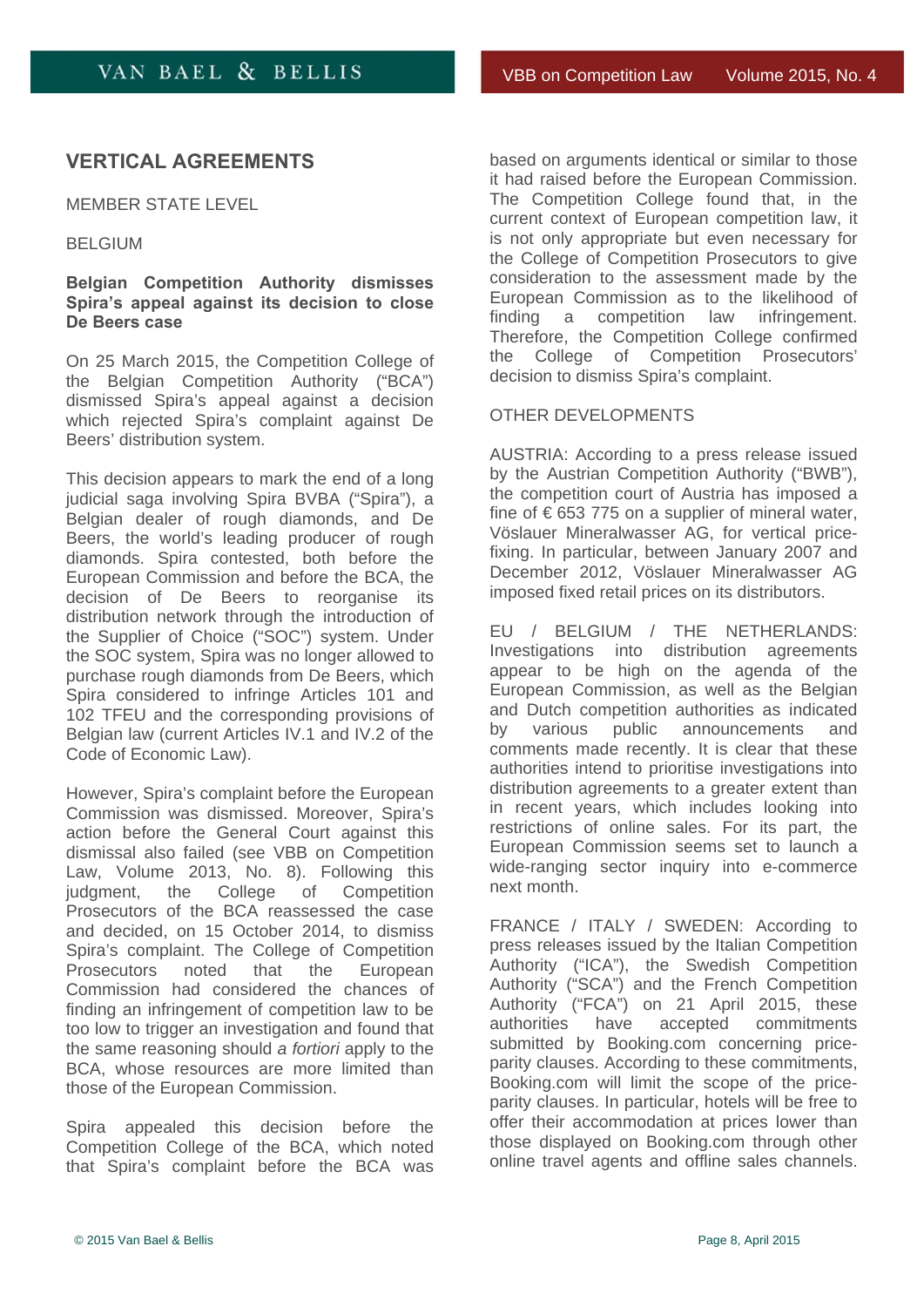<span id="page-8-0"></span>However, the price-parity clauses will continue to be binding in relation to hotels' own websites.

GERMANY: According to a press release issued by the German Competition Authority ("BKA") on 2 April 2015, the BKA has issued a Statement of Objections against Booking.com concerning price parity clauses. A similar investigation concerning Expedia is still on-going in Germany.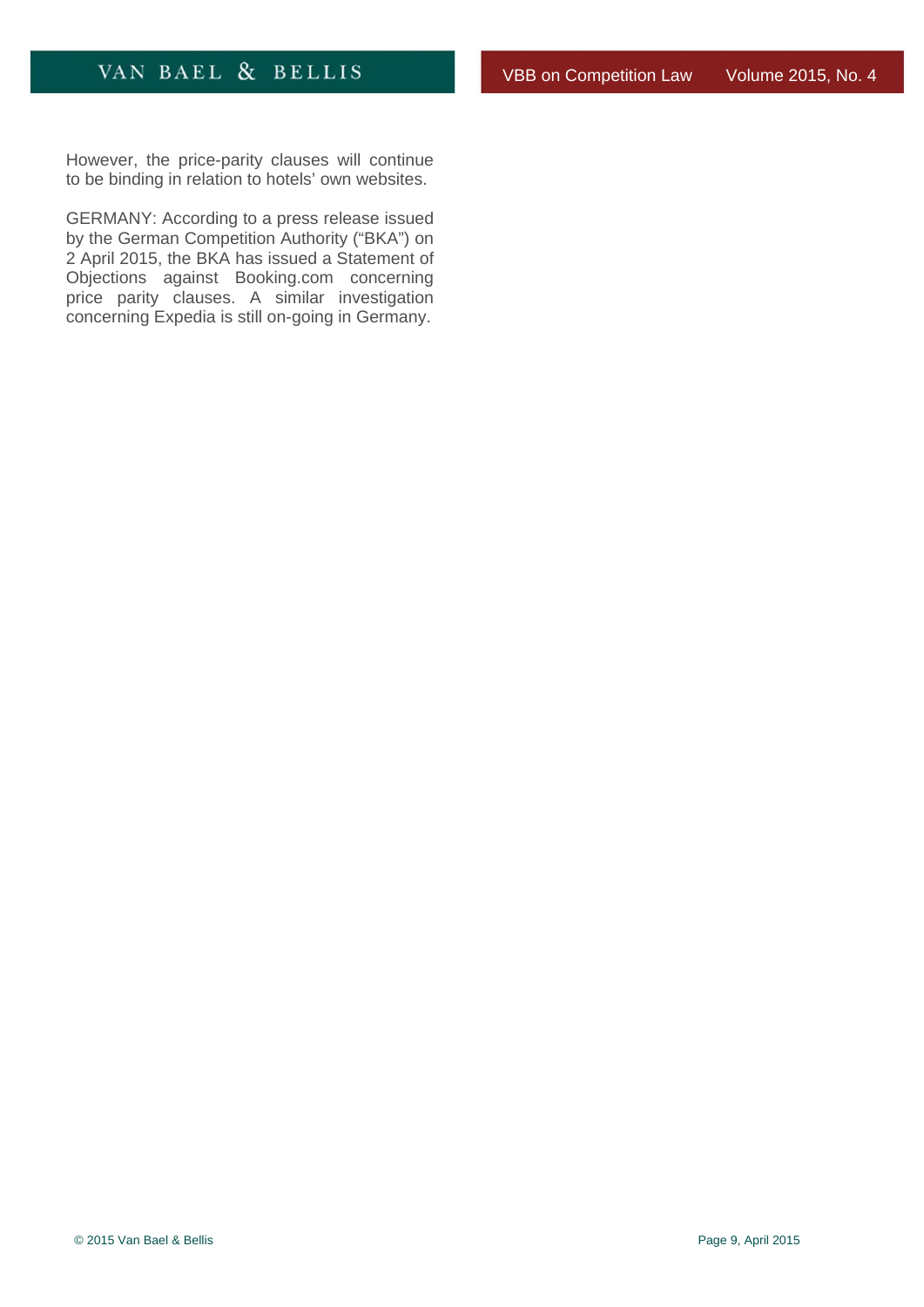## <span id="page-9-0"></span>**INTELLECTUAL PROPERTY / LICENSING**

### EUROPEAN UNION LEVEL

**Director-General for Competition delivers speech on competition law enforcement and standard essential patents** 

On 21 April 2015, Alexander Italianer, Director-General for Competition, delivered a speech regarding competition law enforcement in relation to standard essential patents ("SEPs"). Mr. Italianer's speech broadly described the known principles of the European Commission's enforcement policy with regard to SEPs and examined cases such as Motorola and Samsung (see VBB on Competition Law, Volume 2014, No. 4). In Mr Italianer's opinion, these cases represent a near optimal balance between the intents of patent holders and licensees in Europe.

In addition, Mr. Italianer discussed patent assertion entities ("PAEs"), often referred to in a derogative manner as "patent trolls". In this regard, Mr. Italianer indicated that "[the Commission] ha[s] nothing against the business model as such. Enforcing and monetising intellectual property is a perfectly legitimate way of doing business." Mr. Italianer went on to say that PAEs will simply be held to the same standards as other owners of intellectual property rights.

Finally, Mr. Italianer also made clear that the Commission is closely following the outcome of patent litigation in Germany before the Mannheim district court. In that case, the SEPholder is suing a phone distributor (Deutsche Telekom) rather than its manufacturers. There is speculation that the SEP-holder took this approach to avoid its FRAND commitments, i.e., the promise to license patented technology that forms part of a standard on terms that are fair, reasonable and non-discriminatory.

Mr Italianer's speech can be read here.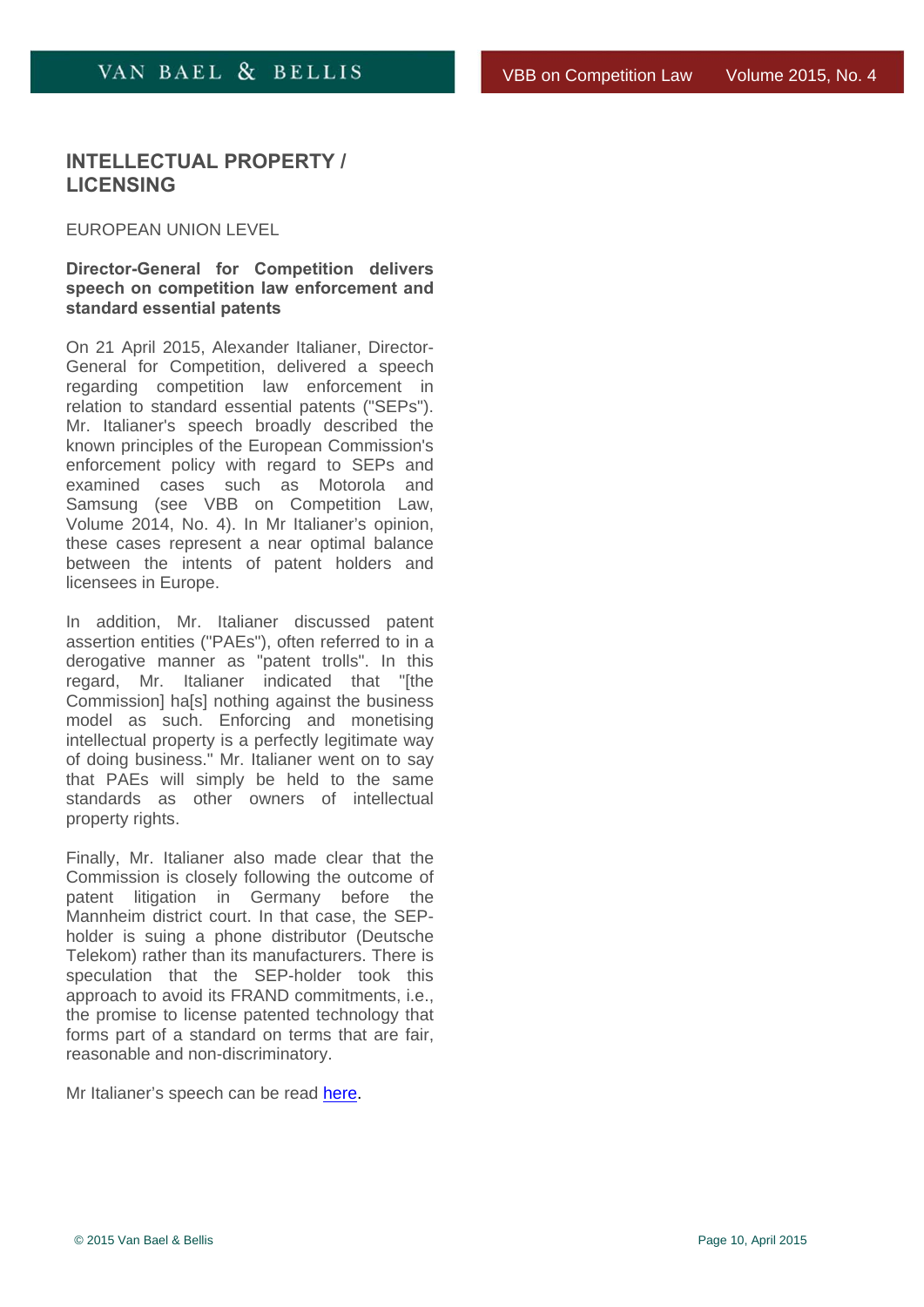# <span id="page-10-0"></span>**LEGISLATIVE, PROCEDURAL AND POLICY DEVELOPMENTS**

#### MEMBER STATE LEVEL

### BELGIUM

### **Belgian Competition Authority discloses its enforcement priorities for 2015**

On 21 April 2015, the Belgian Competition Authority ("BCA") published its enforcement priorities for the year 2015.

The BCA has applied similar criteria to that of the Office of Fair Trading (OFT), the former UK competition authority, as set out in its 2008 Prioritisation Principles to determine whether a case should be investigated or prosecuted. The criteria includes:

- the (direct and indirect) impact of the possible infringement on consumer welfare;
- the strategic significance of the case for the BCA, in view of the sector affected or the opportunity to clarify the interpretation of competition law;
- the risk that the investigation will not lead to a successful outcome; and
- the resources required to initiate or pursue an investigation.

In addition, the BCA discloses a list of "strategic priorities and priority sectors for 2015":

- **Exercised sectors and network industries.** especially energy and telecommunications: the BCA specifies that it finds the competition dynamics on the mobile and fixed telephony market to be different, and it adds that it will have "a specific focus on the less dynamic markets".
- **Distribution sector and its links with suppliers** (for instance in the agri-foodstuffs industry): in light of a current investigation and of a study on prices in supermarkets in neighbouring countries.
- E-commerce and media sector: the BCA wants to focus on consumers' access to content, regardless of the technological support used. The BCA also announces that it will use its advisory power to raise awareness on "possible regulations which would impede the arrival or development of new entrants".
- **Banking sector: in light of the infringements** revealed by the investigations of other competition authorities and of the priority given to this sector by the European Commission.
- Services to undertakings (and consumers): the BCA intends to keep applying competition law to associations of undertakings whenever necessary and to call for the suppression of barriers to entry relating to the legal form of undertakings.
- Public procurement sector: the BCA notes that this sector amounts to 10-15% of the national income and is particularly vulnerable to anti-competitive agreements, since quantities are set by the contracting authority regardless of prices.

The BCA also announced that, in view of its limited staff, it will focus this year on anticompetitive agreements, since they significantly harm price competition and innovation on the market.

Finally, it should be noted that the enforcement priorities identified above are only indications of the BCA's policy and do not limit the competence of the BCA to investigate other sectors or practices.

#### FRANCE

### **Former French procedure on dawn raids found contrary to Articles 6 and 8 of the European Convention on Human Rights**

On 2 April 2015, the European Court of Human Rights ("ECtHR") ruled that two dawn raids carried out by the French Competition Authority ("FCA") in 2007 infringed Articles 6(1) and 8 of the European Convention on Human Rights ("ECHR").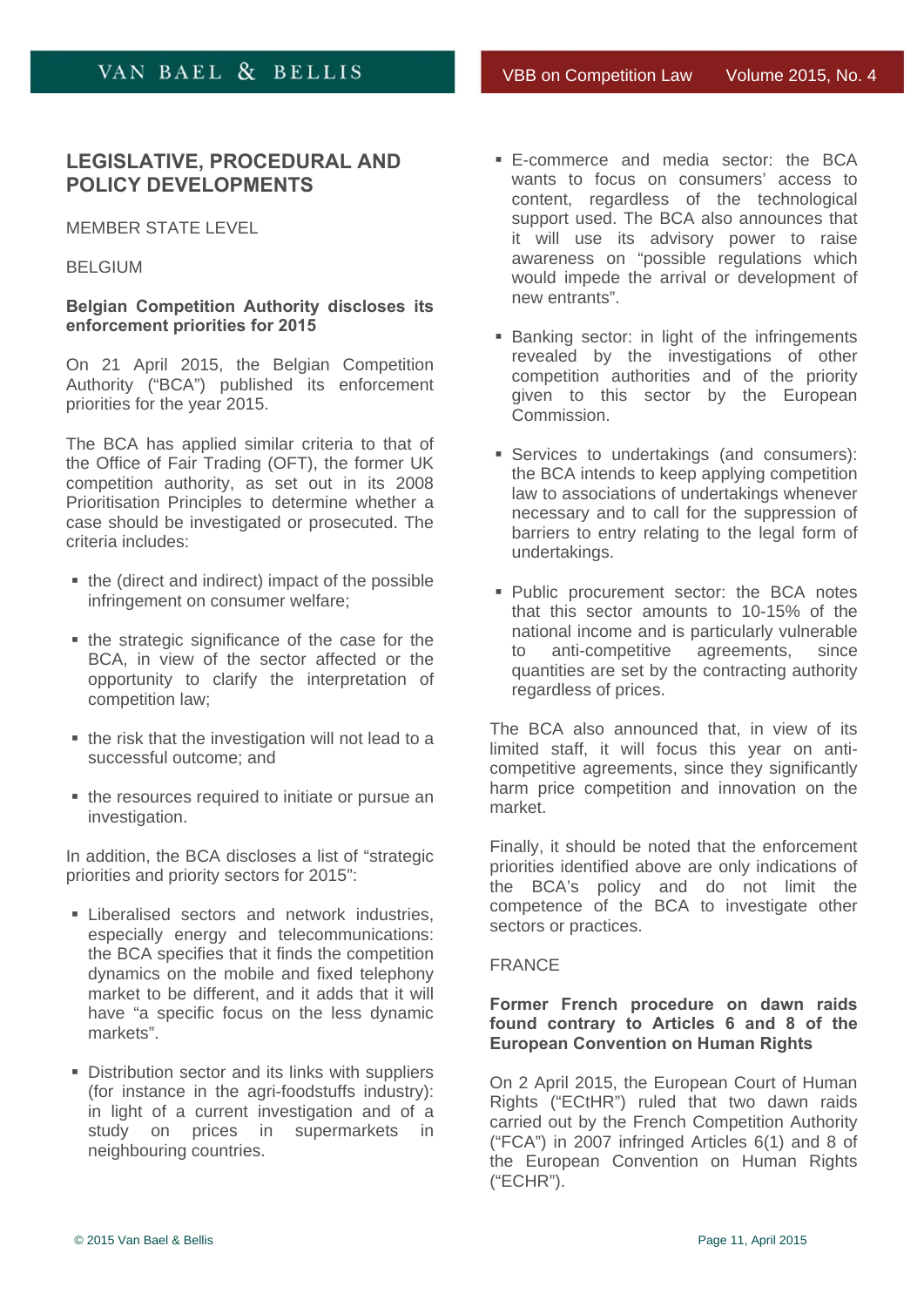<span id="page-11-0"></span>The case related to dawn raids performed by the FCA back in 2007 on the premises of undertakings active in the construction industry, including the claimants Vinci Construction and GTM Génie Civil et Services.

The ECtHR confirmed a previous ruling which found that the applicable French procedure at that time, whereby undertakings could only introduce an appeal against the judicial decision authorising the dawn raids before the French Supreme Court (*Cour de cassation*), was contrary to the right to a fair trial pursuant to Article 6(1) ECHR.

The ECtHR also found that the right to private life protected by Article 8 ECHR had been infringed by the FCA. The claimants had argued that the FCA had seized documents in a massive and undifferentiated manner and, as a result, judicial protection was not sufficient.

In its judgment, the ECtHR ruled that the seizure of documents was not massive and undifferentiated, even though such seizure concerned entire mailboxes. However, the Court also considered that undertakings must be able to appeal the regularity of the seizure before a judicial court.

In the present case, a French judge had ruled that the seizure was in line with the formal requirements provided under French law. However, such judicial control was found to be unsatisfactory by the ECtHR since the judge did not perform a concrete examination of the regularity of the seizure even though it had found that privileged lawyer-client correspondence had been seized.

For the ECtHR, a judge facing reasoned claims that documents had been seized although they were not related to the investigation, or were subject to lawyer-client privilege, must perform an accurate examination and a concrete test of proportionality and, when appropriate, order their restitution.

The ECtHR thus concluded that the thenapplicable French procedure for appeal against dawn raids decisions was contrary to Articles 6(1) and 8 ECHR. If the current French judicial control regarding the seizure of documents

subject to lawyer-client privilege appears now to be in line with the ECtHR's findings, this judgment could still require improvements regarding the inspection of seized documents which are not related to the investigation.

### **France adopts new leniency program**

On 3 April 2015, the French Competition Authority ("FCA") published its new Leniency Notice (*Communiqué de procédure du 3 avril 2015 relatif au programme de clémence français* – the "Leniency Notice") following comments received on its draft notice, to which only minor changes were brought (see VBB on Competition Law, Volume 2015, No. 3).

The new Leniency Notice clarifies the role of the "Leniency Officer" throughout the proceedings. General information on the implementation of the leniency programme can be obtained anonymously by companies from the Leniency Officer, prior to submitting any application. Should a company subsequently decide to submit a leniency application, the Leniency Officer will organise meetings with each of the leniency applicants to keep track of their order of "arrival".

The new Leniency Notice also provides guidance on the procedure for introducing leniency applications during inspections. Indeed, potential leniency applicants may now request an appointment to submit an application during inspections, although such an appointment will only take place after the inspections have been carried out.

In addition, the Leniency Notice provides that the FCA will systematically publish a press release when it conducts an inspection, in order to inform all potential leniency applicants at the same time and thus avoid giving an advantage to the raided company. In doing so, the FCA will, however, refrain from publishing the name of the companies inspected so as to safeguard the presumption of innocence. According to the Notice, a second press release will be published should the FCA bring the proceedings to an end. The Leniency Notice further clarifies the applicants' obligations to cooperate with the FCA. It also introduces an important novel concept concerning applications for a reduction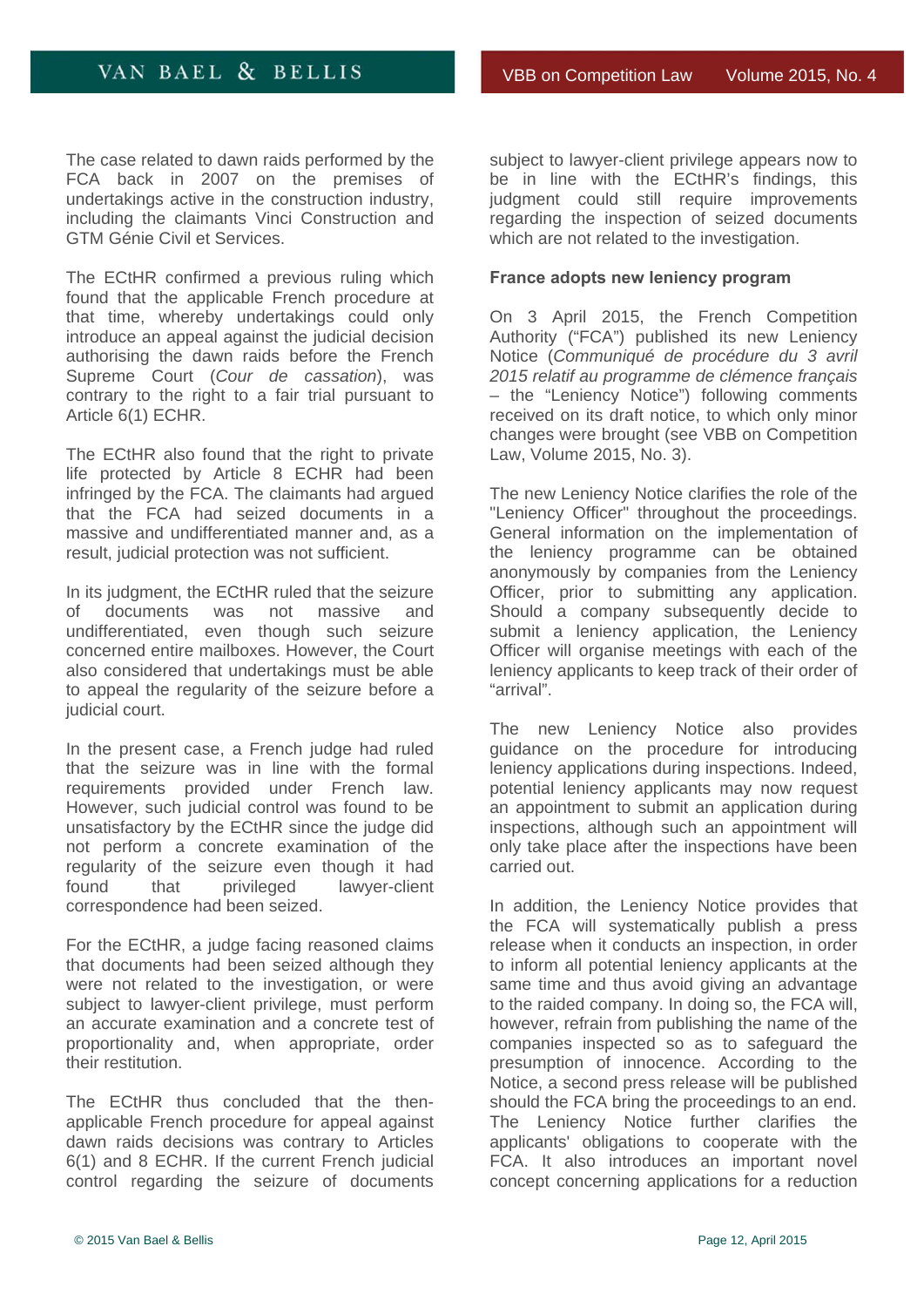in the fines (type 2) by providing a hierarchy rank to such applications. These applications will be rewarded on a decreasing basis following pre-established reduction thresholds (i.e., 25- 50% reduction for the first applicant, 15-40% reduction for the second, and 25% reduction maximum for the third).

In addition, the Leniency Notice introduces a "partial immunity" mechanism whereby if a company is the first to provide clear evidence to establish additional facts which directly impact the FCA's fine setting factors (e.g., extended duration of anti-competitive practices, additional products/territories covered by the practices, etc.), the FCA will not hold such facts against the company concerned when calculating the fine.

Finally, the Leniency Notice extends the possibility of submitting "summary applications" for all types of leniency submissions. Under the former regime, summary applications were only available in relation to applications for total immunity, and then only in cases where the FCA did not have any information regarding the alleged infringement (type 1A immunity application).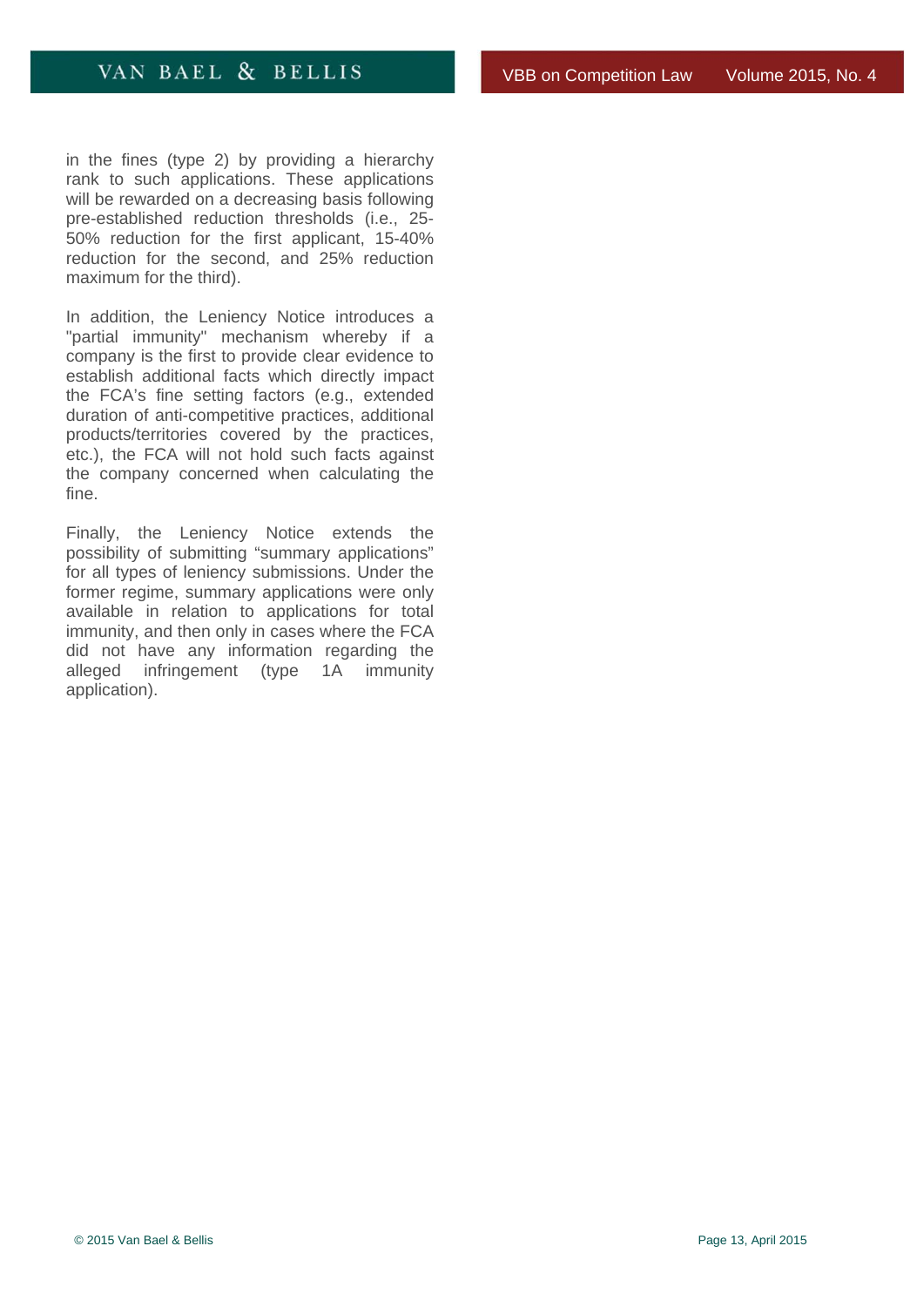# <span id="page-13-0"></span>**PRIVATE ENFORCEMENT**

EUROPEAN UNION LEVEL

#### FRANCE

**French Court sentences two companies to pay damages following a commitment decision** 

On 30 March 2015, the Paris Commercial Court sentenced Eco-emballages and Valorplast to  $pay \in 400,000$  in damages to their competitor DKT.

This judgment is interesting as it grants civil damages following a 2010 commitment decision by the French Competition Authority ("FCA"). During that procedure, the two companies, active in the recycling sector, provided several commitments which led the FCA to bring its investigation to an end without any finding of infringement.

Although the FCA did not conclude that there was an infringement of competition law, the Paris Commercial Court based its judgment almost exclusively on the factual findings of the FCA. The Court thus considered that the competition concerns expressed by the FCA in its commitments decision had indeed constituted anti-competitive practices resulting in a finding of fault on the part of Eco-emballages and Valorplast by the Court.

The damages granted by the Court covered DKT's actual prejudice, the loss of opportunity as well as moral damages.

#### GERMANY

### **Higher Regional Court of Düsseldorf upholds judgment rejecting cartel damages claim against cement manufacturers**

On 18 February 2015, the Higher Regional Court of Düsseldorf ("the Court") upheld an earlier judgment of the Regional Court of Düsseldorf of 17 December 2013 rejecting a damages claim in the amount of approximately € 131 million brought by Cartel Damage Claims SA ("CDC") against members of a cement cartel (see VBB on Competition Law, Volume 2014, No. 1).

CDC is a Belgian company that specialises in enforcing claims of third parties injured by competition law infringements. In the present case, 36 companies ("assignors") had assigned their claims against the members of a cement cartel to CDC. These claims follow a prohibition and fining decision adopted in 2003 by the German Federal Cartel Office ("FCO") against cement manufacturers for anti-competitive agreements.

The assignments of claims for damages to CDC was based on sales contracts pursuant to which, in return for assigning their damages claims to CDC, the assignors received a lump sum of € 100 and a prospective 65% to 85% of the damages in the event of a successful outcome of CDC's legal action against the members of the cement cartel.

During interim proceedings, the admissibility of CDC's damages claim was examined by the court. The admissibility of CDC's claim was affirmed by the Higher Regional Court of Düsseldorf in May 2008 (see VBB on Competition Law, Volume 2008, No. 5) and, on appeal, by the German Federal Court of Justice in April 2009 (see VBB on Competition Law, Volume 2009, No. 4).

On the merits of the case, the Court, in its 18 February 2015 judgment, upheld the Regional Court of Düsseldorf's earlier decision of 17 December 2013 and rejected the appeal filed by CDC.

Like the Regional Court, the Court found that the assignment agreements concluded before 1 July 2008 were invalid because at that time CDC was not formally admitted to pursue claims of a third party and therefore infringed the thenapplicable German Legal Advice Act.

As regards claims assigned after the amendment of this law in July 2008, the assignment was considered to be contrary to public policy because it unduly shifted the financial risk for the proceedings towards the defendants since CDC did not have financial means to pay the costs of the proceedings if it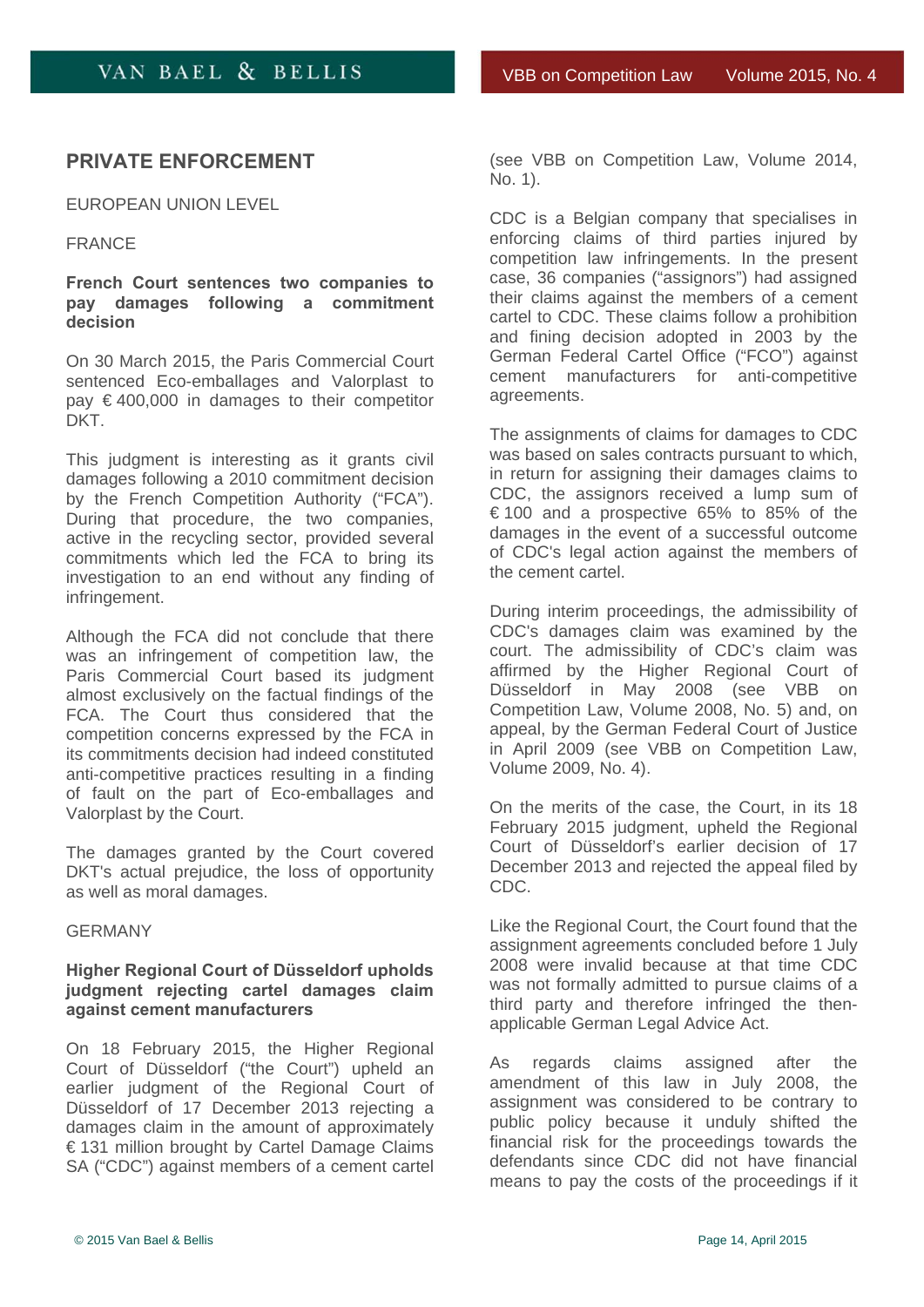<span id="page-14-0"></span>were to lose the case. Contrary to the assertions of CDC, the Court found that the shifting of the financial risk for the proceedings was the main aim of the assignment. The Court held that this could be concluded from the clear discrepancy between the rights and obligations agreed upon in the assignment contracts: whereas the assignors would receive a share of 65% to 85% of the damages obtained in case of a successful outcome of the legal action, their contributions to costs for the preparation and conduct of the proceedings were minor. According to the Court, since the assignment is contrary to public policy it is void and CDC therefore has no legal capacity to assert the claims for the damages in question.

Further, the Court found that claims against two members of the cartel were time barred. This is because CDC, due to the assignment agreements being void, did not have legal capacity to assert claims which thus did not interrupt the applicable limitation period.

The Court did not decide whether new assignment agreements concluded in 2014, when CDC claims to have been sufficiently solvent, are valid as it did not accept CDC's application for amendment to its initial damages claim to include the new assignment agreements of 2014.

Finally, CDC's claim was rejected because it had been based on a "national" cartel, while the FCO's fining decision had unveiled regional cartels and, according to the Court, a national cartel did not in fact exist. An application for amendment of the claim submitted in this respect was equally rejected.

### UNITED KINGDOM

### **New UK Consumer Rights Act has implications for private damages actions in competition law**

The new Consumer Rights Act 2015 ("CRA") adopted on 26 March 2015 will introduce significant changes to the private enforcement of competition law in the UK. The CRA is expected to enter into effect by 1 October 2015 and, according to the UK government, represents some of the most significant reforms concerning

consumer law to be enacted within a generation. This reform has serious implications for private actions involving breaches of competition law by expanding the powers of the Competition Appeal Tribunal ("CAT") and introducing new procedures for collective proceedings and collective settlement. These developments further demonstrate how the UK regulator is aiming to crack down on anti-competitive behaviour.

#### Expanding the powers of the CAT

The CRA provides for the expansion of the jurisdiction and the powers of the CAT, which is expected to have the effect of turning the UK's specialist antitrust court into a first-class competition court of preference. UK courts in general have long been favoured as a jurisdiction for competition claims due to their favourable disclosure rules as well as their willingness to assert jurisdiction. However, barriers were in place for competition claimants looking to bring 'stand-alone cases', where the High Court was the only viable venue  $-$  as the CAT did not have statutory authority to hear such cases. The current reform aims to thereby improve claimants' access to remedy through the following means:

**Hearing 'stand-alone cases':** The CAT will be able to adjudicate on 'stand-alone cases' (i.e., damages actions where there has been no finding of infringement by a competition authority against the defendant) as opposed to the current limited system of hearing 'follow-on actions' only. Following the reform, the CAT will have jurisdiction to hear stand-alone and followon claims, as well as cases involving both.

**Implementing a 'fast-track':** A new fast-track procedure will be introduced by the CAT, allowing for simpler cases (i.e., those involving less cost and evidence) to be resolved more expediently. This reform is meant to enable SMEs to bring private actions against larger corporations whose behaviour has been alleged to be anti-competitive and in breach of competition rules.

**Granting injunctions:** The CAT will be able to issue injunctions, providing claimants' with immediate relief by requiring cessation of anti-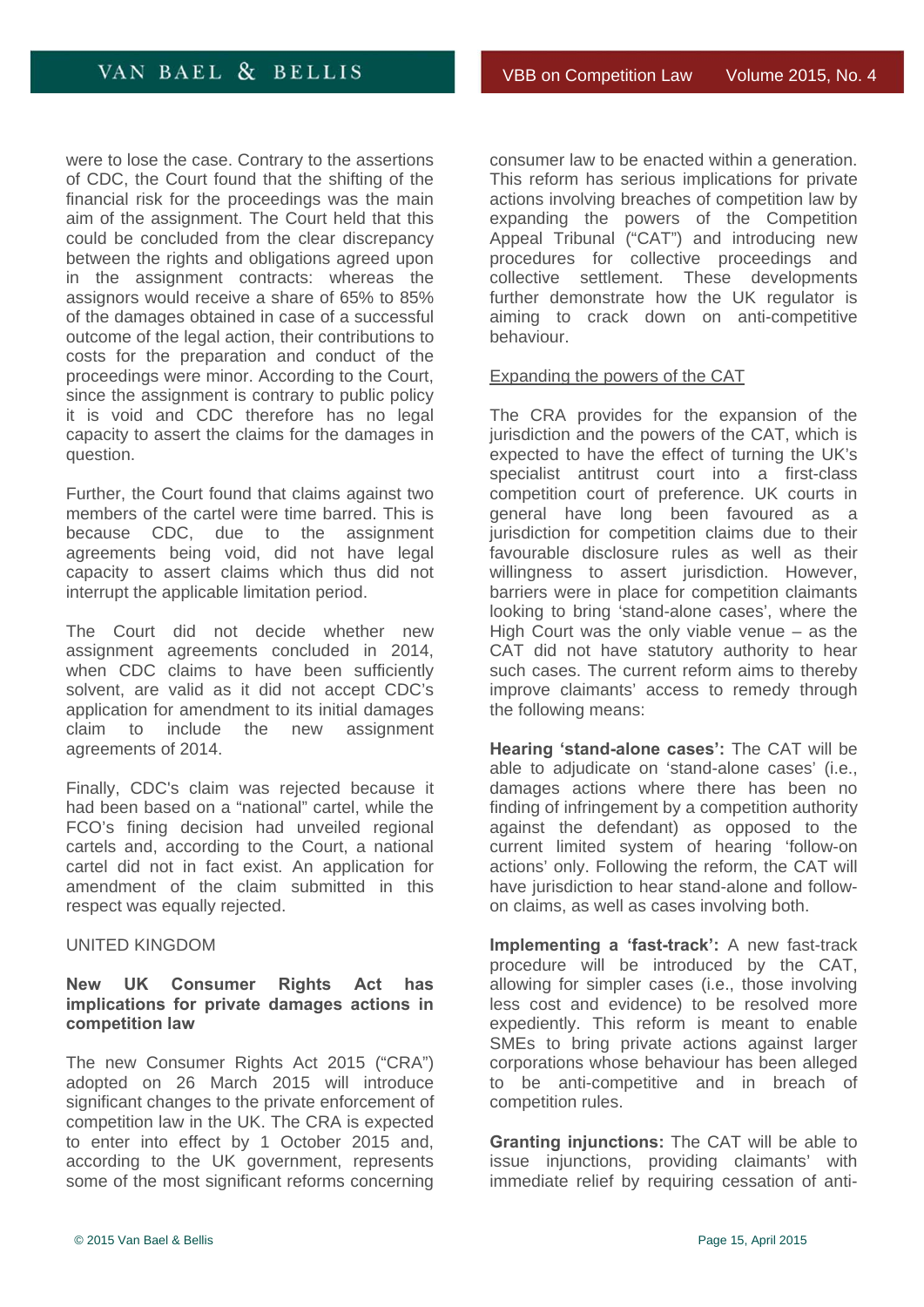competitive conduct. This reform will be particularly useful for 'fast-track' cases, where the scope for relief will be considered early on in the process. This approach broadens the powers of the CAT from its current ability to award damages only.

**Extending the limitation period:** The CRA aligns the limitation period for bringing claims before the CAT with those applicable to bringing a civil claim before the High Court, i.e., six years from the date on which the cause of action accrued.

### Collective actions and settlement

The CRA introduces new procedures for collective actions and collective settlement, as well as a redress scheme. The object of the reform is to provide prospective claimants with effective means to enforcement. However, broadening the scope of collective actions has caused some commentators to worry that the UK could be headed in the direction of US-style class actions. To avert such concerns, the CRA provides for safeguards which prohibit damages-based fee arrangements and exemplary damages in collective actions. The new procedures set out as follows:

**Implementing 'opt-out' collective actions:** The CRA broadens the range of representatives to a private damages action by including anyone (i.e., businesses, individuals or trade associations) directly affected by the alleged infringement, as long as the CAT deems such representatives as 'just and reasonable'. Thus, the effect could be that all UK customers affected by the infringement could be represented unless they actively seek to 'optout' of the action. In addition, non-UK customers may 'opt-in' to the action and can therefore be represented before the CAT. This reform is in contrast to the current approach in which a designated body (i.e., the consumer association Which?) must bring a collective damages action before the CAT and affected individuals to a collective action must 'opt-in'.

**Increasing damages calculations:** The CAT will be able to assess damages on an aggregated basis for the group, as opposed to the current approach which calculates damages

on an individual basis as per opted-in claimant. Under this new approach, any awarded damages that are unclaimed within a specified period will either be paid: (i) to a prescribed charity; or (ii) towards a representative's costs as incurred in connection with the proceedings.

**Implementing 'opt-out' collective settlement:** The CRA provides for the possibility of representatives to collectively settle a case prior to bringing the claim before the CAT, so long as the CAT then deems the terms of settlement 'just and reasonable'. The representatives may negotiate on behalf of all UK claimants (as part of one group) who have not 'opted-out' as well as those non-UK claimants that have 'opted-in'.

**Implementing a redress scheme:** The CRA provides for the Competition and Markets Authority ("CMA") to authorise voluntary redress schemes whereby companies that have been the subject of an infringement finding – by the CMA itself or the European Commission – may offer compensation in consequence of an infringement decision. In return, the CMA can take account of this form of cooperation when assessing the level of the fine. It is, however, important to note that the scheme will not have the effect of protecting the company in breach of competition rules from being subject to private damages actions.

The changes outlined under the CRA and applicable to private damages actions in competition law are significant. They are expected to have an impact on the number of claims brought before the CAT and the size of damages paid out to claimants. They broaden the horizon of consumer litigation and also ease the way for more business-to-business claims, particularly as SMEs are encouraged to seek redress for harm suffered due to infringing conduct by larger entities.

It should be noted that further reforms will soon be needed to bring UK law into alignment with the EU Directive 2014/104 of the European Parliament and the Council of 26 November 2014 on certain rules governing actions for damages under national law for infringements of the competition law provisions of the Member States and of the European Union (see VBB on Competition Law, Volume 2014, No. 11). The